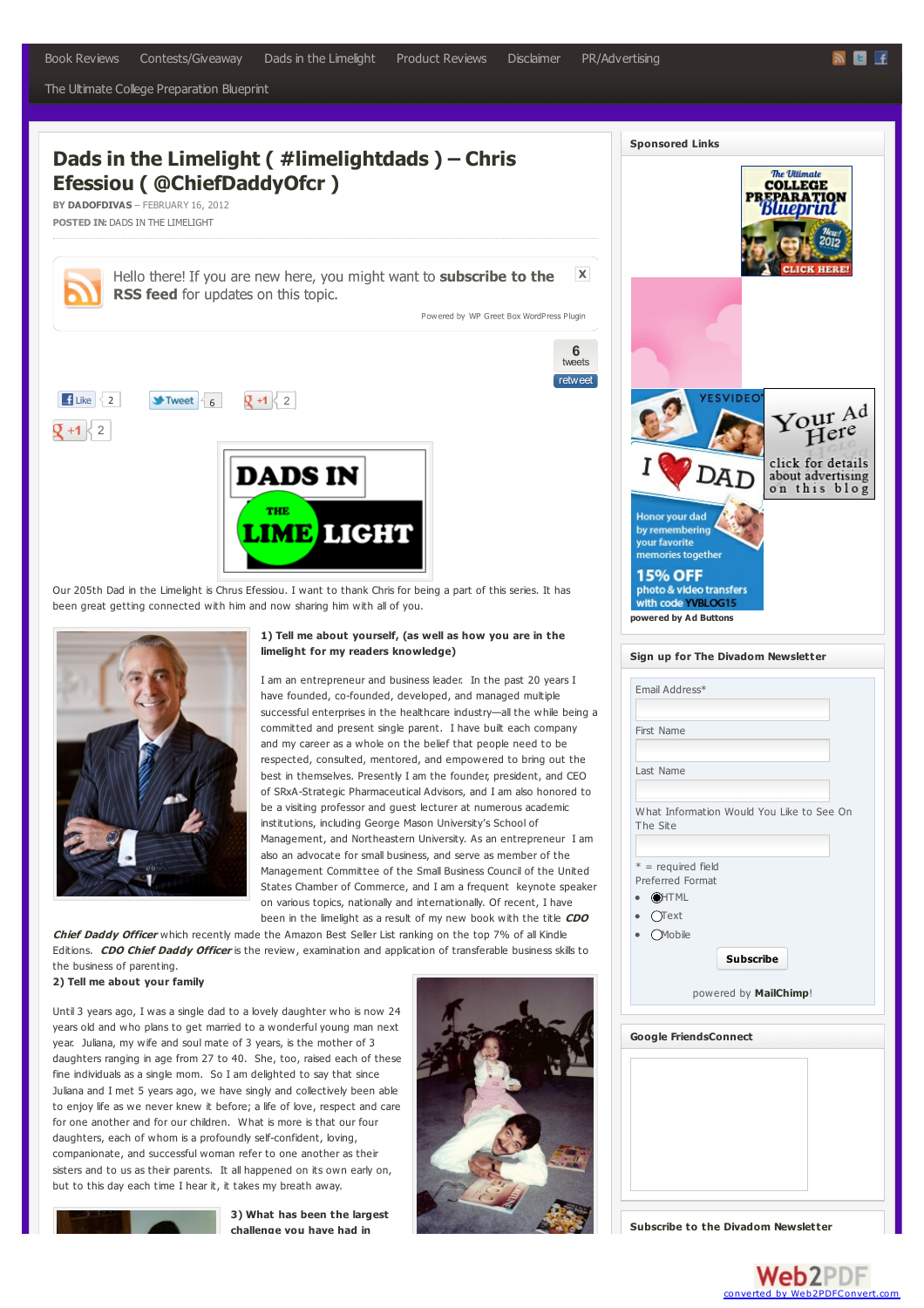

### **challenge you have had in being a father?**

The largest challenge and even larger reward of my life has been raising my daughter. Her mother and I separated when she was 7-years-old. Two years later my ex-wife informed me that she was moving out of state and taking my daughter with her. I was devastated with the news since my daughter and I were incredibly close and in my mind I was gearing up for a potentially ugly custody battle to prevent the father-daughter separation from happening. When I explained to my daughter of her mother's impending plans and asked my daughter how she felt about moving away from me, she answered "she can move wherever she wants to but I am staying here with you." With these simple words I was launched into the single parenting of a young pre-pubescent girl with no experience or manual for the most important job of my life, I stuck with what I knew

best which was developing and running a

business, and I discovered that the same skills critical to success as a business leader, seamlessly transferred to parenting. The results exceeded my wildest expectations. Today, nearly 17 years later, I see my parenting as the single largest success of my life. Last year, at the urging of my daughter and my wife, I set out to write this book in the hope that my experiences and the way with which I dealt with the challenges of fatherhood would motivate and inspire other fathers to do the same. Judging from the [readers'](http://www.amazon.com/CDO-Chief-Daddy-Officer-Fatherhood/product-reviews/1599322498/ref=dp_top_cm_cr_acr_txt?ie=UTF8&showViewpoints=1) reviews on Amazon, it does appear that the readers agree with my point of view on parenthood.



### **4) What advice would you give to other fathers?**

I must stress that my advice is not that of a professional or a parenting expert but simply the advice of a father who walked down the path least traveled and was met with a successful outcome. With that in mind, I offer the following in no particular order:

Parent by Example. Show your children (don't just tell them) what to do or how to do it. Be an emotionally available and physically present father

- Understand that being professionally ambitious and a loving, engaged father are not mutually exclusive
- Communicate with your children. This means having a discussion not a monologue
- Demonstrate Leadership and Be the leader of your children and your family
- Demonstrate and Teach the value of Accountability
- Demonstrate and Teach the value of charity and anonymous giving to the less fortunate
- Demonstrate and Teach the value of fiscal responsibility
- Mentor, Mentor, Mentor

**5) Seeing that you (or your position) are in the limelight, how have you come to balance parenthood and outside life? If you are currently not in the limelight per se, please still answer this in regards to how you balance parenthood and outside life.**

I always felt that my purpose as a person and as a parent was to work hard to provide the best I could for my family. Many of us lose sight of the importance of this and are often consumed by our work to the exclusion of our family life. Too many of us get an "A" as professionals and an "F" as parents. It is all a matter of priorities. I never wanted to be



an absent father who was successful professionally, for I never wanted my daughter to know me as an acquaintance. I therefore made it a priority to be available for anything and everything that was important to her and that I considered my greatest success. Most of the times I was physically present, but I was always there emotionally. While I have been privileged to be able to regulate my own schedule most of the time, I understand that many parents are not afforded the same flexibility because of strict work obligations, travel or other factors. In these cases, use all means available to you to make your presence known to your child. If they are in a school play or soccer game and you are traveling overseas, send them a text message just before the walk on stage wishing them luck and telling them that you are thinking of them and you are proud of their accomplishment. And don't forget to tell them how much you love them. Believe me, they'll understand. Your text message will not substitute your physical presence but it will provide the essence of your emotional presence. Furthermore, in doing so you are part of their daily wants and needs. It is far better to do that,





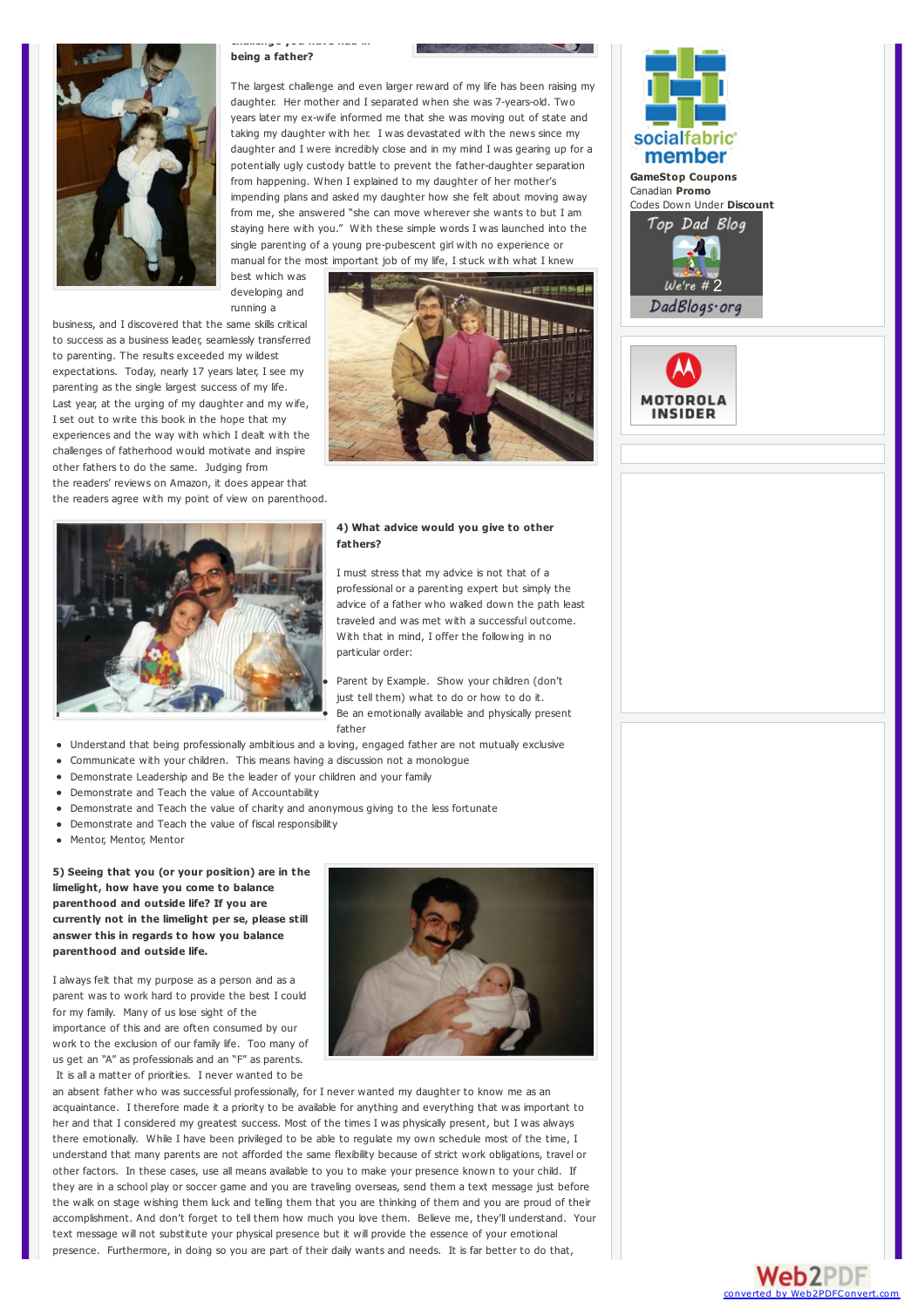than to call them after the event and ask them how it went. Remember, children have very long memories.



**6) What have you learned from the fathers that you have interacted with?**

There are many fathers out there that are terrifically engaged in their children's lives. They know what is important to their children. They know what music they like, who their friends are, how school is going, what is causing them pain and what is making them happy. Every father I know who does this, undoubtedly has a close relationship with their child. That is not an accident. Unfortunately, I also know too many fathers that are aloof and detached from their children's lives. People who do not know details about what makes their children happy or sad. Those are also the same fathers who are usually most critical of their kids. They are the ones who would readily admit that they don't know what is going on with their children. Fatherhood and parenting take work. Closeness in a family does not come from sharing DNA; It is the product of loving, nurturing and caring.

**7) What else would you share regarding your experiences as a father thus**

### **far?**

Like most fathers, I raised my family based on what I believed was right. I was a parent first and a friend later if that was possible. I remember many times when my daughter and I did not see eye to eye. In those cases I always explained my position and the reasons why I'd arrived at those decisions. When all else failed we agreed to disagree. I never had a problem not being liked by my daughter. Not being respected by her was unacceptable to me, and I never traded respect for popularity because that is always a losing proposition. Through it all, I always treated her with the respect I want to receive from her and as a resulted I earned it. She is now 24 years old. A thoughtful, loving, caring, unentitled young woman who is phenomenally successful professionally. What is more is that, she is a fine human being. What else could a parent ask for?

**8) What have been the most memorable experiences that you have had thus far as a parent?**

There are too many of them to mention. A great many are outlined in my book. If I had to name one however, it would have to be a "Thank You" note she gave me the day she graduated college, in which she thanked me for 30 things I'd done for her. Much to my surprise, I did not remember a great many of them but it is significant that she noticed things which I thought unimportant. I have attached it here for your perusal. Once again, this is proof that children have incredibly long memories, and it is incumbent upon us as fathers to make those memories count.

If you have any questions for Chris, please leave a comment here and I will make sure that he gets **them so that he may be able to respond!**

Also, do you know a Dad in the Limelight? If so, please email me their contact information so that **they too can be <sup>a</sup> part of this series!**

Dad of Divas

New to the Divadom? Please Subscribe to my RSS Feed! [Subscribe](http://feeds.feedburner.com/DadOfDivas) in a reader Questions?Drop me a line at [dadofdivas@gmail.com](mailto:dadofdivas@gmail.com)

——————————————————————————————-